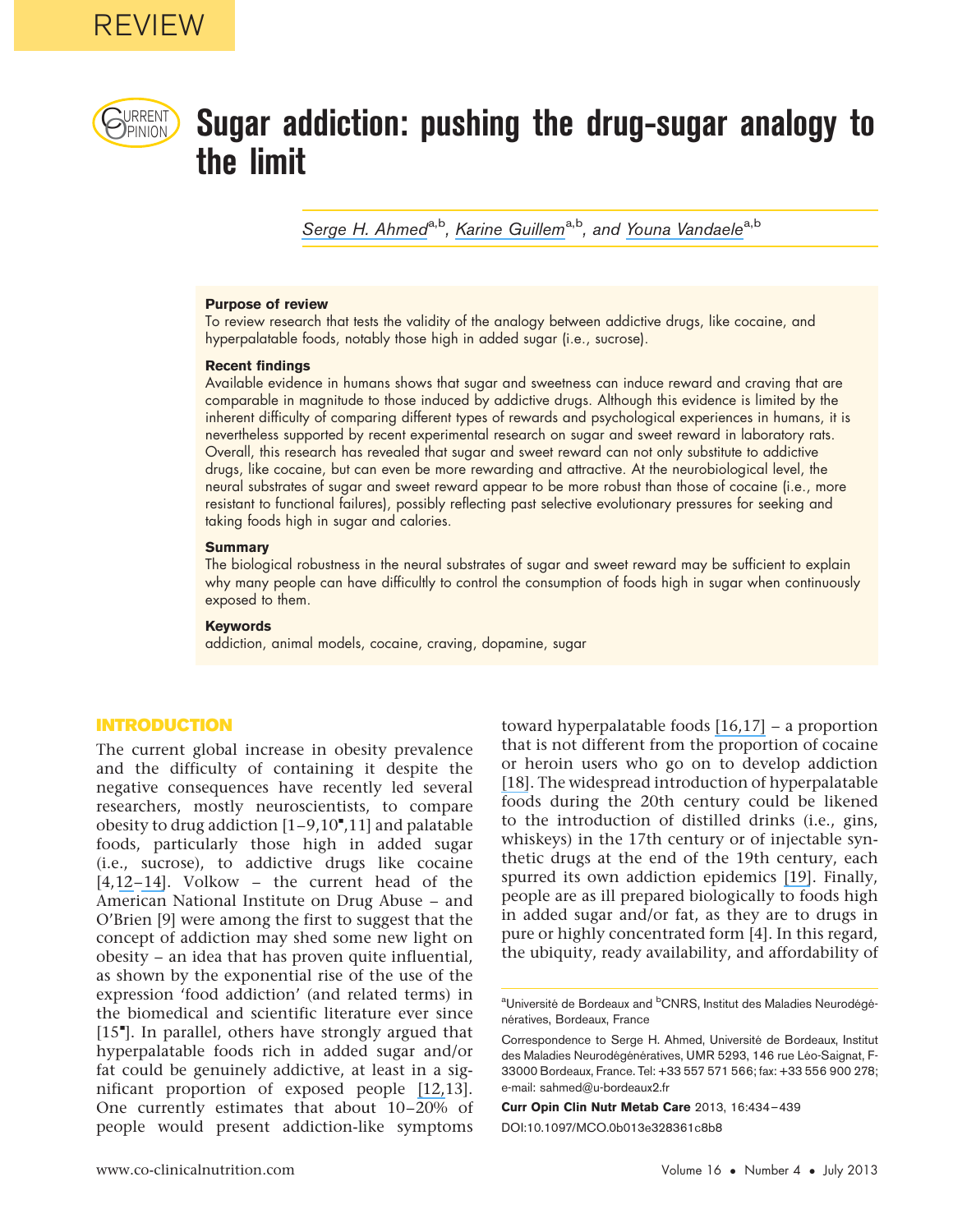# KEY POINTS

- Sugar and sweetness can induce reward and craving in humans that are at least comparable in magnitude to those induced by addictive drugs.
- Sugar and sweet reward cannot only substitute to cocaine but can even be more rewarding and attractive than cocaine in animals.
- The neural substrates of sugar and sweet reward are more robust than those of cocaine (i.e., more resistant to functional failures) in animals.
- Additional research using more valid psychophysical and behavioral methods is required in humans to more directly compare addictive drugs and sugar.

those foods make them a serious modern hazard to public health  $[1,10^{\bullet}].$ 

However, although the concept of food and sugar addiction is gaining momentum, it is also currently a subject of intense debate and no solid evidence-based consensus has emerged yet  $[20-22,23",24$ <sup> $\text{...}$ </sup>. What is really at stake is, first, the drug-like status of some food ingredients, notably sugar, and, second, the relevance of the concept of addiction to understanding obesity. The latter issue has been recently discussed at length elsewhere, particularly the overlap in the neurobiological substrates between drug addiction and obesity  $[10^\bullet, 12, 13, 23^\bullet]$ . Here we will be mainly concerned with the strengths and limitations of the analogy between drugs of abuse and hyperpalatable foods, with a particular, although not exclusive, focus on foods or drinks containing high levels of added sugar (i.e., sucrose). The world history of sugar is not different from that of many psychoactive drugs, including cocaine. It initially began as a medicine for the rich and the powerful and ended up as a product of mass consumption [19]. Today, the 'sweetening of the world's diet' is almost total [25] and there is growing evidence linking increased sugar availability and consumption to overweight and obesity [26,27].

# DRUG VERSUS FOOD PSYCHOACTIVE INTOXICATION

At first glance, the analogy between foods high in added sugar and drugs of abuse, such as cocaine, may seem overstretched, not to say absurd. Unlike sugar, drugs of abuse, except ethanol, are nonnutritive molecules that, once self-administered (e.g., through inhalation or via the intravenous route), quickly cross the blood-brain barrier to

physically interact and interfere with specific endogenous molecular substrates and processes, generally at the surface of brain cells [28]. For instance, cocaine binds to the dopamine transporter, among other molecular targets, thereby blocking the neuronal reuptake of dopamine and causing an abnormally high surge of dopamine in innervated brain regions [29]. Drug-induced changes in neuronal and synaptic activity in different brain regions and circuits lead in turn to alterations in behavioral dispositions (e.g., aggressiveness, risk-taking), mood (e.g., euphoria) and other mental functions (e.g., judgement, decisionmaking) [30]. At high doses, these psychoactive effects may considerably impair normal functions (e.g., distorted perception; altered judgement; diminished self-control) and can be hazardous to both the self and others. In contrast, other psychoactive effects can be advantageous or functional under some circumstances (e.g., disinhibition of sex) and, of course, even highly stimulating and rewarding (e.g., euphoria) [31].

Foods high in sugar can also change brain activity but via more natural routes than drugs of abuse. They can change brain activity, first, via the stimulation of specialized sweet taste cells in the mouth (and in the gut)  $[32,33$ <sup> $H$ </sup>] and, second, via postabsorptive brain mechanisms involving glucose signaling [34] – the latter being the most drug-like. Nevertheless, people now often report seeking and consuming sweet foods for their drug-like psychoactive and mood-altering effects [35]. They eat sweet foods to experience highly rewarding sensations, to cope with stress (e.g., stress or comfort eating), pain or fatigue, to enhance cognition and/or to ameliorate bad mood (e.g., relief of negative affect). This anecdotal evidence is also confirmed by research in different populations (e.g., adolescents at risk to develop depression; obese women) showing that sweet foods can indeed elicit different desirable drug-like psychoactive effects, including affective comfort and alleviation of depressed mood [35,36–38]. In most cases, however, the magnitude of the experienced psychoactive effects of sweet foods is mild and does not seem to match those of drugs. In other words, sweet foods are clearly not as behaviorally and/or psychologically toxic as drugs of abuse can be, especially at high doses. For instance, unlike drugs, consumption of hyperpalatable foods, even extremely high in sugar, does not produce any abnormal mental state or change in behavioral disposition. This explains why no policeman will arrest a driver because he/she had eaten several doughnuts before driving his/her car or why no judge will consider drinking half a gallon of sugar-sweetened soda before committing a crime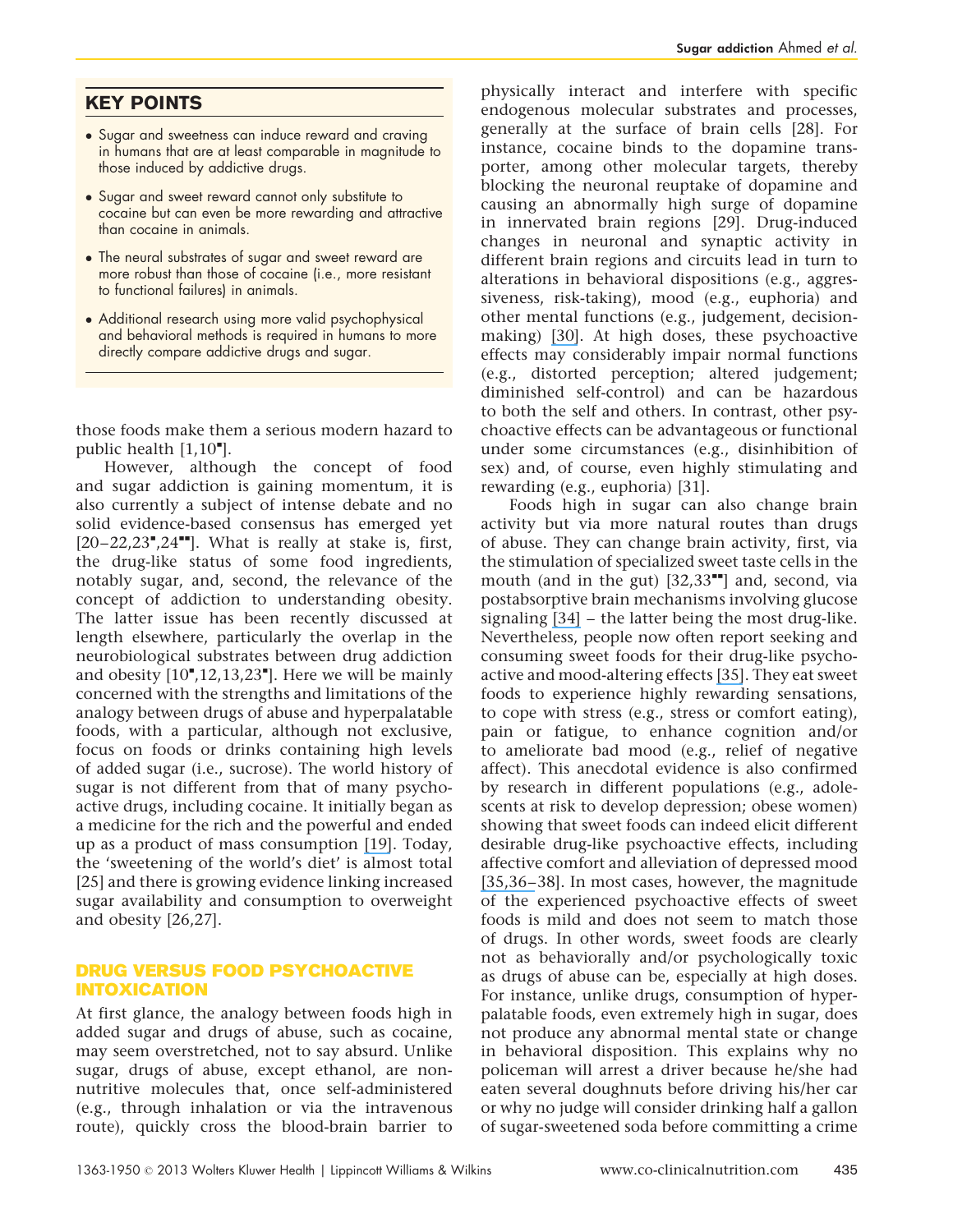as a mitigating circumstance. If any, foods rich in sugar seem to produce more advantageous effects on decision-making and self-control than disadvantageous ones. For instance, sugar has been shown to boost self-control under some circumstances [39]. Sugar and sweetness can also promote helping attitude and thereby encourage cooperation among people [40].

#### DRUG VERSUS FOOD REWARD

The analogy between foods high in sugar and drugs of abuse, like cocaine, may also seem exaggerated because drug reward is generally thought to be incommensurably more intense than food reward. This difference is generally attributed to drugs' ability to activate brain reward circuits, notably midbrain dopamine neurons, more potently than any other nondrug reward  $[10^\bullet, 41]$ . Drug addicts often report that the first drug experiences can be even better than sex orgasm. In Western societies, sex orgasm is generally placed at the top of the human hedonic scale, well above foods [42]. This is memorably illustrated in the movie 'Meet Joe Black' where Joe Black – who has recently developed a taste and craving for peanut butter – confesses to Suzan Parrish that making love with her was better than peanut butter. In fact, however, there is little direct evidence showing that drug reward is indeed more intense than food or sex reward, even in drug addicts. In one unique comparative study that has begun to address this question in cocaine addicts, addicts reported liking food as much as they liked cocaine or sex [43]. Interestingly, in this study, healthy individuals also reported liking food almost equally as sex. More research is clearly needed here to address this important issue about the relative intensity of food versus drug reward (see also below).

### DRUG VERSUS FOOD CRAVING

The analogy between hyperpalatable foods high in sugar and drugs of abuse, like cocaine, may also seem absurd because drug craving is by definition a pathological desire for a specific substance that is unwanted but difficult to resist [44]. Can food craving be as intense as drug craving? Once again there is little empirical comparative research on this question. Most people do report experiencing food cravings, sometimes very intense ones [45]. Chocolate and sweet foods are the most common craved foods [35,46,47]. In a recent large-scale experience sampling study on everyday desires and urges, food desires were by far the most frequent, with a large proportion of these desires being felt as conflictual and eliciting resistance

 $[48"$ ]. The key issue here, however, is to determine whether food cravings can be comparable in magnitude to drug cravings. In one rare study addressing this problem, cocaine addicts reported wanting food as intensely as they wanted cocaine or sex [43]. In another recent study, craving for a cigarette or for a palatable food was induced in chronic smokers by exposure to cigarette or food cues, respectively. Overall, the intensity and resistibility (i.e., ability to resist it) of food craving were comparable to those of cigarette craving [49]. At the neurobiological level, a recent meta-analysis of neuroimaging research revealed a large overlap in the brain networks underlying cue-induced food versus cigarette craving  $[50$ <sup>--</sup>]. A similar overlap in neural substrates is also observed in animal models of food and drug craving [51].

# WHEN SUGAR AND SWEET REWARD SURPASSES COCAINE REWARD

Overall, available research shows that, although hyperpalatable foods high in sugar are clearly not as behaviorally and psychologically toxic as cocaine and other drugs of abuse, sweet reward and craving are apparently comparable in intensity or magnitude to drug reward and craving, thereby providing some support to the analogy between hyperpalatable foods and drugs. However, solid evidence for the food-drug analogy is still scant and most of it is based on poorly validated intersubjective comparisons and evaluations by people with drug addiction who are clearly not representative of the general population currently exposed to foods high in sugar. There are valid psychophysical methods that could allow one to compare drug reward (or craving) with food reward (or craving) but these methods have yet to be tested [52]. Similarly, there are objective behavioral methods for measuring reinforcing strengths between different kinds of rewards but they have not been systematically used to directly compare hyperpalatable foods with drugs of abuse [53]. Finally, at the neurobiological level, drug and food cues clearly recruit the same overall brain networks  $[50$ <sup> $H$ </sup>] but more direct quantitative comparisons between brain activation patterns during drug versus food reward (or craving) are still lacking.

Another possible approach to explore the drugfood analogy could be to compare drug versus food reward in nonhuman animals, such as laboratory rats or mice. Rats have been shown to self-administer most addictive drugs, including cocaine [54], and to develop most of the behavioral signs of addiction after prolonged drug self-administration [55]. Like humans, rats have also an inborn sweet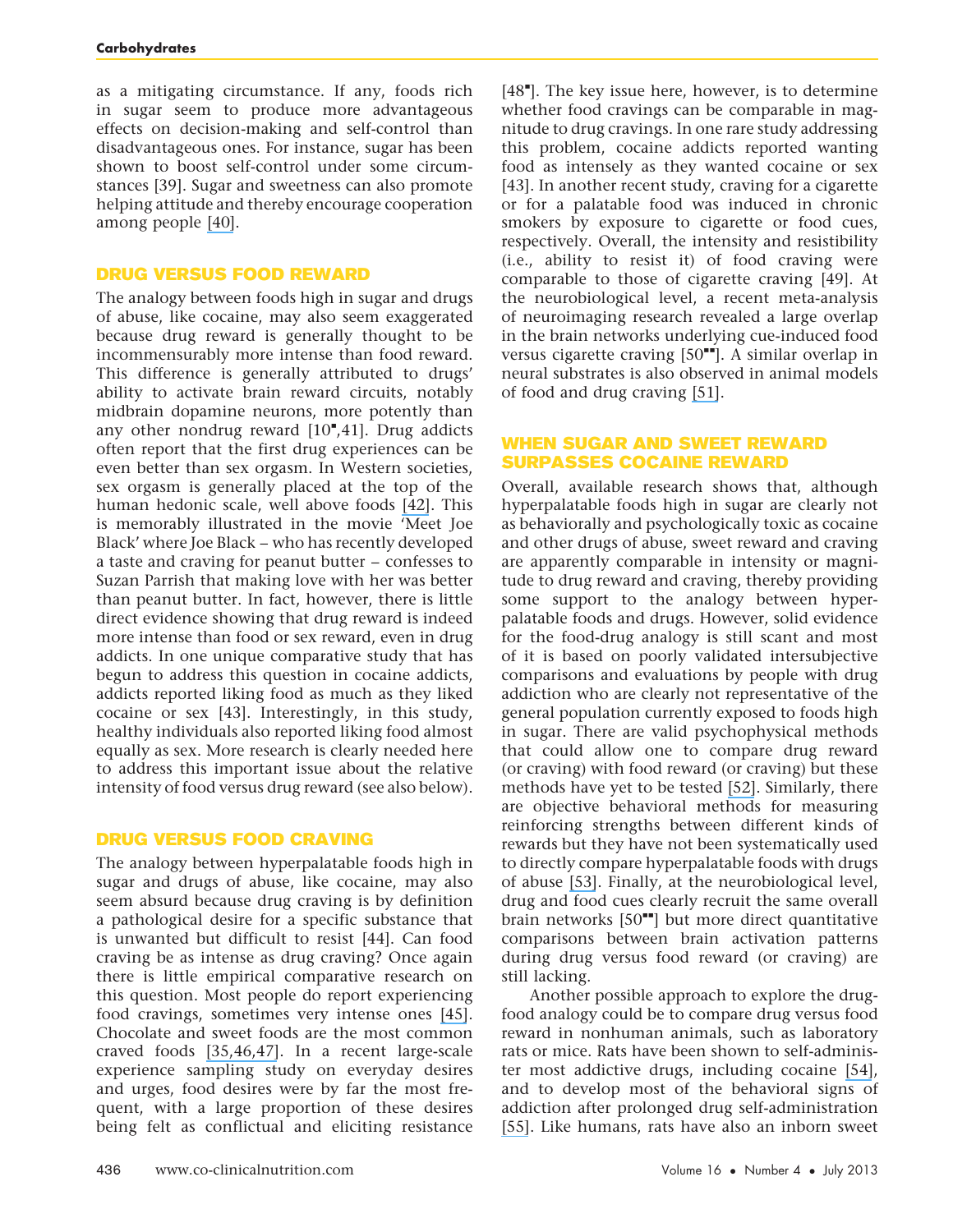tooth that has been systematically exploited over the past 60 years for research on the neural basis of reward and motivation. In fact, many important discoveries about the neurobiology of reward and motivation have been and are still made using sugar and sweetness as a reward or incentive [2]. Sugar and sweetness are also often used in drug addiction research to train animals before drug self-administration training. More relevant to the preset review, under certain circumstances, sugar and sweet reward can substitute to cocaine, thereby decreasing cocaine self-administration [11]. Furthermore, when directly compared together, sugar and sweet reward can even be more rewarding and attractive than cocaine [14,56–59]. For instance, in a recent series of choice experiments, we found that when rats are offered an exclusive choice between sucrose (or saccharin) and cocaine self-administration, they develop a strong and persistent preference for sucrose (or saccharin) [14,56–58]. Similar findings have also been obtained in rats offered an exclusive choice between nicotine and sucrose [60]. Sugar withdrawal can also induce behavioral and neurochemical signs similar to those of heroin withdrawal [12]. Table 1 summarizes behavioral evidence from different studies that have compared sucrose (or sugar-sweetened foods) with cocaine under similar testing conditions. Clearly, rats can be at least as rewarded or motivated for sucrose as for cocaine and sometimes even more.

At first glance, this conclusion seems to conflict with evidence showing that sugar and sweet reward are much less potent than cocaine to boost brain dopamine signaling [14]. However, this apparent discrepancy may also suggest that dopamine is probably not enough to drive preference and that sugar, unlike cocaine reward, involves more than brain dopamine  $[14,24$ <sup> $H$ </sup>]. This interpretation is supported by recent research using optogenetic methods in mice. Mice were allowed to choose between two sippers: licking one sipper delivered water and optogenetic stimulation of dopaminergic neurons whereas licking the other sipper delivered water sweetened with sucrose. When concentrations were sufficiently high, mice preferred sucrose over optogenetic stimulation of dopamine neurons [61] which can be rewarding alone [62]. In addition, there is ample, although disparate and overlooked, evidence that the neurobiological substrate of sucrose reward is more robust than that of cocaine reward. Table 2 summarizes the outcomes of all published studies  $(n = 75)$  that have compared the effects of different genetic (e.g., gene knockout or knockdown), pharmacological (e.g., selective receptor antagonism) or neurobiological (e.g., selective brain lesion) interventions on cocaine versus

| Table 1. Sucrose reward and motivation versus<br>cocaine reward and motivation |               |         |  |  |  |  |  |  |
|--------------------------------------------------------------------------------|---------------|---------|--|--|--|--|--|--|
| Behavioral criterion                                                           | Sucrose/Sweet | Cocaine |  |  |  |  |  |  |
| Preference                                                                     | $++$          |         |  |  |  |  |  |  |
| Demand inelasticity                                                            | $++$          |         |  |  |  |  |  |  |
| Punishment resistance                                                          | $+$           |         |  |  |  |  |  |  |
| Breaking point                                                                 |               |         |  |  |  |  |  |  |

Preference refers to sucrose (or sweet) choice over cocaine in choice experiments [14,56–58]. Demand inelasticity refers to the degree of resistance of sucrose or cocaine consumption to increasing behavioral costs (e.g., increasing number of required responses) [63–65]. Similarly, resistance to punishment refers to the degree of resistance of sucrose or cocaine consumption to aversive electrical footshock or associated conditioned stimuli [66–70]. Finally, breaking point refers to the maximum acceptable work before giving up working for sucrose (or sweet reward) or cocaine [57].

sucrose under similar behavioral conditions (e.g., fixed-ratio or progressive-ratio schedule of reinforcement). Overall, most interventions affected cocainerewarded or cocaine-motivated behaviors (i.e., 88 out of a total of 91 interventions) but only a few of them (i.e., 17) impacted on sucrose-rewarded or

|  |  | Table 2. Neurobiological interventions on sucrose |  |
|--|--|---------------------------------------------------|--|
|  |  | versus cocaine reward or motivation               |  |

| Ν                        | Sucrose  | Cocaine |
|--------------------------|----------|---------|
| 8                        | 25       | 100     |
| 8                        | 12.5     | 87.5    |
|                          |          |         |
| 23                       | 21.7     | 100     |
| 21                       | 14.3     | 90      |
| 8                        | 25       | 100     |
| 6                        | 33.3     | 100     |
| 6                        | 16.6     | 100     |
| 3                        | $\Omega$ | 100     |
| $\overline{2}$           | $\Omega$ | 100     |
| 2                        | $\Omega$ | 100     |
| $\boldsymbol{\varDelta}$ | 25       | 100     |
| 91                       | 18.7     | 96.7    |
|                          |          |         |

We conducted a search for articles containing the words 'sucrose' and 'cocaine' in the PubMed database (last accession date: March 11, 2013). A total of 256 articles were retrieved. Among these 256 articles, 75 were selected and retained as relevant to the present study based on information contained in the abstract. The full-text of the selected articles was then read and analyzed in-depth for interventions that were tested on both sucrose and cocaine reward (or motivation) and under similar experimental conditions (e.g., intervention X tested on both operant responding for sucrose and cocaine under a comparable schedule of reinforcement). The column N shows the number of interventions per specific biological target. The number in the other columns indicates the proportion of interventions in % that affected sucrose- or cocaine-related behaviors. Note that some articles can contain more than one neurobiological intervention. The list of selected articles is available upon request to the authors.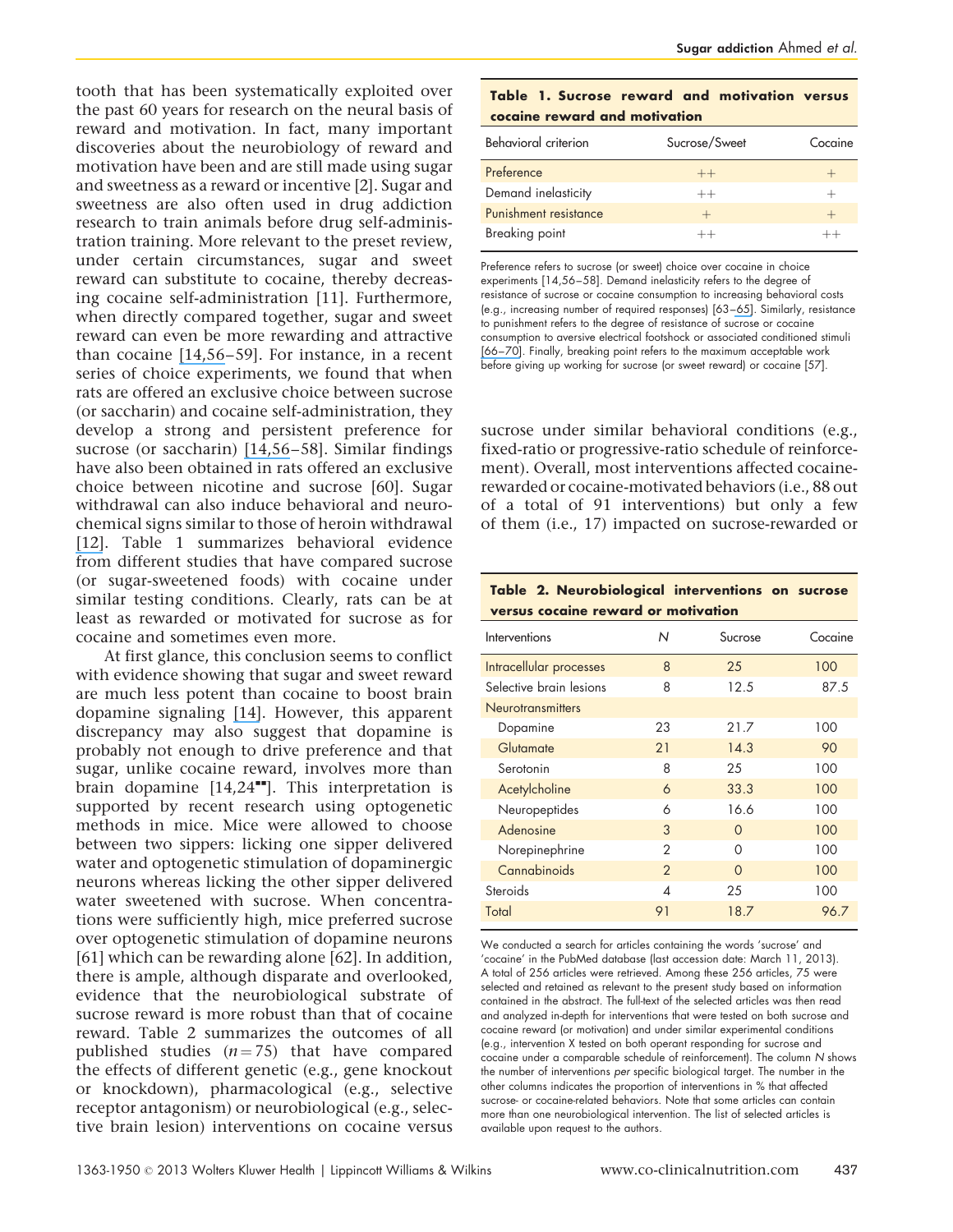sucrose-motivated behaviors. When the effect of each specific intervention is considered individually, it is generally interpreted as evidence that a given gene, brain region or neurotransmitter system is specifically involved in cocaine reward or motivation but not in sucrose reward or motivation. However, the big picture emerging from Table 2 clearly shows that many different specific interventions can profoundly affect cocaine reward or motivation while sparing sucrose reward or motivation. This discovery strongly suggests that the neurobiological substrate of sugar reward and motivation is more robust than that of cocaine (i.e., more resistance to individual biological failures or dysfunctions). Such robustness probably results from the evolution of multiple neural mechanisms for seeking and taking sugar and other foods high in calories  $[24<sup>••</sup>]$ and further underscores the exceptional motivational power of sugar sweetness [14].

# **CONCLUSION**

The extreme intensity of reward and craving produced by addictive drugs, like cocaine, largely explains, together with their toxic effects, why these drugs tend to be universally prohibited. The danger to be avoided by prohibition is that drug reward will turn people away from more socially valued, healthy, and productive life activities and occupations. Most of the current medical diagnostic criteria of drug addictive disorders reflect this harmful shift in behavioral preference and priority [44]. As reviewed here, there is now strong evidence supporting the notion that hyperpalatable foods, notably those high in added sugar, can induce reward and craving that are at least comparable to addictive drugs. Although more research in humans is clearly needed to confirm this conclusion, there is now solid evidence in nonhuman animals showing that sugar and sweet reward can even be more rewarding and attractive than addictive drugs, probably owing to an underlying robust neural substrate. Such biological robustness may be sufficient to explain why people can have difficultly to control the consumption of foods high in sugar when continuously exposed to them.

#### Acknowledgements

This work is supported by the French Research Council (CNRS), the French National Agency (ANR), the Fondation NRJ, the Université Bordeaux-Segalen and the Conseil Regional d'Aquitaine.

#### Conflicts of interest

There are no conflicts of interest.

#### REFERENCES AND RECOMMENDED READING

Papers of particular interest, published within the annual period of review, have been highlighted as:

- of special interest
- $\blacksquare$  of outstanding interest

Additional references related to this topic can also be found in the Current World Literature section in this issue (p. 492).

- 1. Allen PJ, Batra P, Geiger BM, et al. Rationale and consequences of reclassifying obesity as an addictive disorder: neurobiology, food environment and social policy perspectives. Physiol Behav 2012; 107:126–137.
- 2. Berridge KC, Ho CY, Richard JM, DiFeliceantonio AG. The tempted brain eats: pleasure and desire circuits in obesity and eating disorders. Brain Res 2010; 1350:43–64.
- 3. Davis C, Curtis C, Levitan RD, et al. Evidence that 'food addiction' is a valid phenotype of obesity. Appetite 2011; 57:711–717.
- 4. Ifland JR, Preuss HG, Marcus MT, et al. Refined food addiction: a classic substance use disorder. Med Hypotheses 2009; 72:518–526.
- 5. Kenny PJ. Reward mechanisms in obesity: new insights and future directions. Neuron 2011; 69:664–679.
- 6. Liu Y, von Deneen KM, Kobeissy FH, Gold MS. Food addiction and obesity: evidence from bench to bedside. J Psychoactive Drugs 2011; 42:133–145.
- 7. Parylak SL, Koob GF, Zorrilla EP. The dark side of food addiction. Physiol Behav 2011; 104:149–156.
- 8. Pelchat ML. Food addiction in humans. J Nutr 2009; 139:620–622.
- 9. Volkow ND, O'Brien CP. Issues for DSM-V: should obesity be included as a
- brain disorder? Am J Psychiatry 2007; 164:708–710. 10. Volkow ND, Wang GJ, Tomasi D, Baler RD. The Addictive Dimensionality of Obesity. Biol Psychiatry 2013. (in press).

& An up-to-date review of the overlap in neurobiological substrates between drug addiction and obesity.

- 11. Ahmed SH, Avena NM, Berridge KC, Gearhardt AN, Guillem K. Food addiction. In Neuroscience in the 21st Century: from basic to clinical. Edited by Pfaff DW. New York: Springer; 2012:2833–2857.
- 12. Avena NM, Rada P, Hoebel BG. Evidence for sugar addiction: behavioral and neurochemical effects of intermittent, excessive sugar intake. Neurosci Biobehav Rev 2008; 32:20–39.
- 13. Gearhardt AN, Grilo CM, Dileone RJ, et al. Can food be addictive? Public health and policy implications. Addiction 2011; 106:1208–1212.
- 14. Lenoir M, Serre F, Cantin L, Ahmed SH. Intense sweetness surpasses cocaine reward. PLoS One 2007; 2:e698.
- 15. Salamone JD, Correa M. Dopamine and Food Addiction: Lexicon Badly & Needed. Biol Psychiatry 2013. (in press).

A healthy reminder that words like 'reward' and 'addiction' have specific technical meanings and need to be used with great caution and moderation to avoid confusion.

- 16. Gearhardt AN, Corbin WR, Brownell KD. Preliminary validation of the Yale Food Addiction Scale. Appetite 2009; 52:430–436.
- 17. Meule A. How Prevalent is 'Food Addiction'? Front Psychiatry 2011; 2:61. 18. Sussman S, Lisha N, Griffiths M. Prevalence of the addictions: a problem of
- the majority or the minority? Eval Health Prof 2011; 34:3–56. 19. Courtwright DT. Addiction and the science of history. Addiction 2012;
- 107:486–492.
- 20. Benton D. The plausibility of sugar addiction and its role in obesity and eating disorders. Clin Nutr 2010; 29:288–303.
- 21. Corsica JA, Pelchat ML. Food addiction: true or false? Curr Opin Gastroenterol 2011; 26:165–169.
- 22. Wilson GT. Eating disorders, obesity and addiction. Eur Eat Disord Rev 2010; 18:341–351.
- 23. Ziauddeen H, Farooqi IS, Fletcher PC. Obesity and the brain: how convincing & is the addiction model? Nat Rev Neurosci 2012; 13:279–286.

This critical review argues that the addiction model of obesity is not yet backed by solid scientific evidence and seriously questions the validity and relevance of current animal models of food addiction to the human condition.

- 24. DiLeone RJ, Taylor JR, Picciotto MR. The drive to eat: comparisons
- && and distinctions between mechanisms of food reward and drug addiction. Nat Neurosci 2012; 15:1330–1335.

This review provides a recent analysis of both behavioral and neurobiological commonalities and differences between drugs of abuse and palatable foods (e.g., rich in sugar). Notably, the authors suggest that selective pressures may have led to the evolution of multiple neural mechanisms for seeking and taking sweet and highly caloric foods.

- 25. Popkin BM, Adair LS, Ng SW. Global nutrition transition and the pandemic of obesity in developing countries. Nutr Rev 2012; 70:3–21.
- 26. Malik VS, Hu FB. Sweeteners and risk of obesity and type 2 diabetes: the role of sugar-sweetened beverages. Curr Diab Rep 2012; 12:195–203.
- 27. de Ruyter JC, Olthof MR, Seidell JC, Katan MB. A trial of sugar-free or sugarsweetened beverages and body weight in children. N Engl J Med 2012; 367:1397–1406.
- 28. Hanson GR, Venturelli PJ, Fleckenstein AE. Drugs and society. 9th edn Boston: Jones and Bartlett; 2006. p. 575.